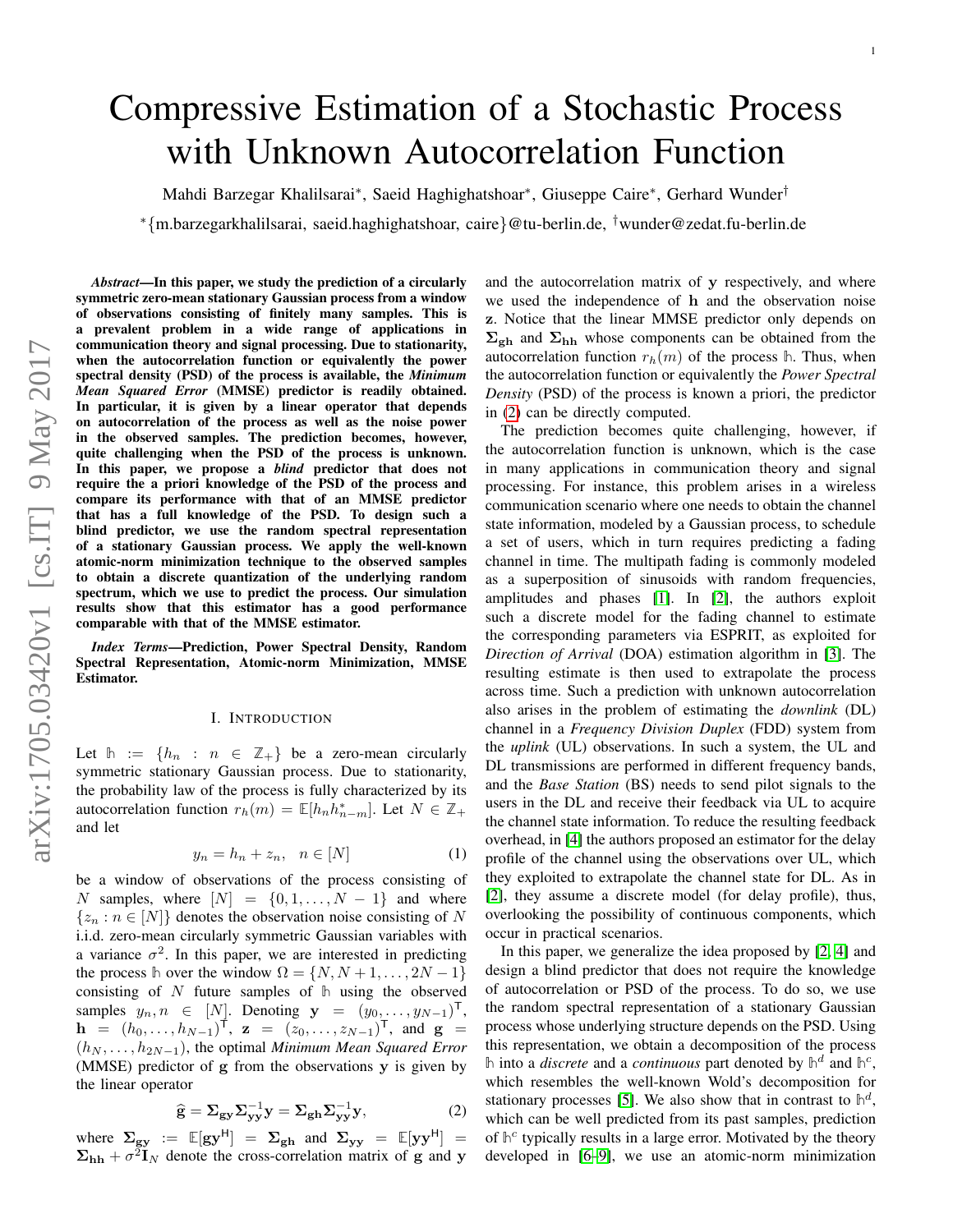approach to quantize the random spectrum of process **h**, and use the resulting quantization to perform a parametric extrapolation of the process. Compared to the previous works, where atomic-norm minimization is exploited for denoising a sparse signal, in our case the underlying spectrum is not sparse per se and the atomic-norm minimization is used merely for quantization rather than denoising.

The rest of the paper is organized as follows. In sections [II](#page-1-0) and [III,](#page-2-0) we introduce the necessary tools from probability and stochastic processes and state the extrapolation problem to be solved. Section [IV](#page-2-1) describes our spectrum quantization algorithm based on the current results on atomic-norm minimization. Finally, we provide simulation results to evaluate the performance of our proposed algorithm in section [V.](#page-3-0)

## II. PRELIMINARIES

<span id="page-1-0"></span>Earlier we introduced **h** as a stationary discrete-time circularly symmetric Gaussian process with a zero mean and an autocorrelation function  $r_h(m) = \mathbb{E}[h_n h_{n-m}^*]$ . Without any loss of generality, we assume that **h** has a normalized power, i.e.,  $r_h(0) = \mathbb{E}[|h_n|^2] = 1$ . From the spectral theory of stationary processes [\[10\]](#page-5-7) and, in particular, the Wiener-Khinchin theorem, we have that

<span id="page-1-1"></span>
$$
r_h(m) = \int_{-1/2}^{1/2} e^{j2\pi m\xi} F(\mathrm{d}\xi)
$$
 (3)

for some right-continuous and non-decreasing function  $F$ :  $I \to [0, 1]$ , with  $I := [-\frac{1}{2}, \frac{1}{2}]$ ,  $F(-\frac{1}{2}) = 0$  and  $F(\frac{1}{2}) = 1$ , which is known as the power spectral distribution of **h** and assigns the positive measure  $\mu_F(a, b] = F(b) - F(a)$  to any half-open interval  $(a, b]$  for  $a < b$ . When F is dominated by the Lebesque measure (length) over I, i.e,  $\mu_F(A) = 0$  for any measurable subset  $A$  of  $I$  of Lebesgue measure zero, then the derivative  $\frac{dF(\xi)}{d\xi}$  exists almost everywhere [\[11\]](#page-5-8), and it is easier to work with the power spectral density (PSD) (also known as the spectral density function) defined as  $S_h(\xi) = \frac{dF(\xi)}{d\xi}$ , for which the Wiener-Khinchin theorem takes the more familiar form given by

<span id="page-1-2"></span>
$$
r_h(m) = \int_{-1/2}^{1/2} e^{j2\pi m\xi} S_h(\xi) d\xi.
$$
 (4)

The spectral representations in [\(3\)](#page-1-1) and [\(4\)](#page-1-2) relate two deterministic functions, i.e., the autocorrelation function and the power spectral density function associated to the Gaussian process **h**. In this paper, we are additionally interested in a random spectral representation of **h**. Such a representation is itself a circularly symmetric Gaussian process  $H := \{H(\xi) :$  $\xi \in I$  parametrized with I. It has independent increments, i.e., for any  $v, u, v', u' \in I$  with  $v < u < v' < u'$ ,

$$
\mathbb{E}[(H(u) - H(v))(H(u') - H(v'))^*] = 0.
$$
 (5)

Moreover, for such a  $v, u$ , it satisfies

$$
\mathbb{E}[|H(u) - H(v)|^2] = \mu_F(v, u) = F(u) - F(v), \quad (6)
$$

which implies that the variance of the increment  $H(u) - H(v)$ in **H** is given by the power of the process **h** in the spectral interval  $(v, u]$ . Also,  $\mathbb{h}$  and  $\mathbb{H}$  are related via the stochastic integral

<span id="page-1-3"></span>
$$
h_n = \int_{-1/2}^{1/2} e^{j2\pi\xi n} H(\mathrm{d}\xi) \tag{7}
$$

which resembles the Fourier transform relation between the deterministic functions  $r<sub>h</sub>$  and F as in [\(3\)](#page-1-1) (please refer to [\[10\]](#page-5-7) for a more rigorous definition of [\(7\)](#page-1-3)).

The random spectral representation in [\(7\)](#page-1-3) has an important implication, that is, the process **h** can be represented as the superposition of discrete-time complex exponentials of the type  $\psi_n(\xi) = e^{j2\pi \xi n}$  for frequencies  $\xi \in I$  with circularly symmetric Gaussian coefficients given by the increments  $H(d\xi)$  of the spectral process around every frequency  $\xi$ . In particular, according to [\(6\)](#page-1-4), if  $F(\xi)$  is continuous at  $\xi$  then the coefficient  $H(d\xi)$  is a random variable with infinitesimal variance. In contrast, if  $F(\xi)$  has a jump at  $\xi$  ( $F(\xi^+) \neq$  $F(\xi^-)$ ), then the corresponding complex exponential  $\psi_n(\xi)$  =  $e^{j2\pi\xi n}$  has a coefficient of non-infinitesimal variance given by the height of the jump of the spectral distribution at  $\xi$ , i.e.  $F(\xi^+) - F(\xi^-)$ . A convenient way to represent the jumps in  $F(\xi)$  is via using Dirac deltas in the PSD  $S_h(\xi)$ , where the variance of  $H(d\xi)$  at these jump points is given by the coefficient of the delta. Notice that, from Lebesgue decomposition, any *Cumulative Distribution Function* (CDF) over the real-line and in particular the interval  $I$  can be written as a convex combination of a discrete part, a continuous part, and a singular (fractal) part as  $F(\xi) = \alpha_d F_d(\xi) + \alpha_c F_c(\xi) +$  $\alpha_s F_s(\xi)$  where  $\alpha_d, \alpha_c, \alpha_s \geq 0$  with  $\alpha_d + \alpha_c + \alpha_s = 1$ . For simplicity, we will focus on the case where  $\alpha_s = 0$  and  $F(\xi) = \alpha F_d(\xi) + (1 - \alpha)F_c(\xi)$  for some  $\alpha \in [0, 1]$ . Note that  $F_c(\xi)$  is a continuous CDF without any jumps, and  $F_d(\xi)$ is a discrete CDF, i.e., it is right-continuous and piecewise constant with jumps in I.

Using the conventions above, we can decompose the stationary process **h** into a *discrete* part and a *continuous* part. The discrete part is equal to the sum of the complex exponentials  $\psi_n(\xi)$  at points  $\{\xi_i\}_{i=1}^k$  corresponding to the jump points of  $F_d(\xi)$  given by

$$
h_n^d = \int_{-1/2}^{1/2} e^{j2\pi\xi n} H^d(\mathrm{d}\xi) = \sum_{i=1}^k X_i e^{j2\pi\xi_i n},\tag{8}
$$

where the variables  $\{X_i\}_{i=1}^k$  are independent zero-mean circularly symmetric Gaussian variables of variance  $\alpha(F_d(\xi_i^+) - F_d(\xi_i^-))$ , and where  $H^d(\xi) = \sum_{i:\xi_i \leq \xi} X_i$ , for  $\xi \in I$ , is a spectral Gaussian process with jumps of size  $X_i$  at location  $\xi_i$  generated by  $\alpha F_d(\xi)$  according to [\(6\)](#page-1-4). Similarly, the continuous part is given by

$$
h_n^c = \int_{-1/2}^{1/2} e^{j2\pi\xi n} H^c(\mathrm{d}\xi),\tag{9}
$$

<span id="page-1-4"></span>where  $H^c(\xi)$  corresponds to a random spectral process obtained from **H** after removing the discrete part associated with  $\{X_i, \xi_i\}_{i=1}^k$  and is generated by the continuous part  $(1 \alpha$ ) $F_c(\xi)$  according to [\(6\)](#page-1-4). We will use these decompositions in the next section to formulate the prediction problem of the process **h** more clearly.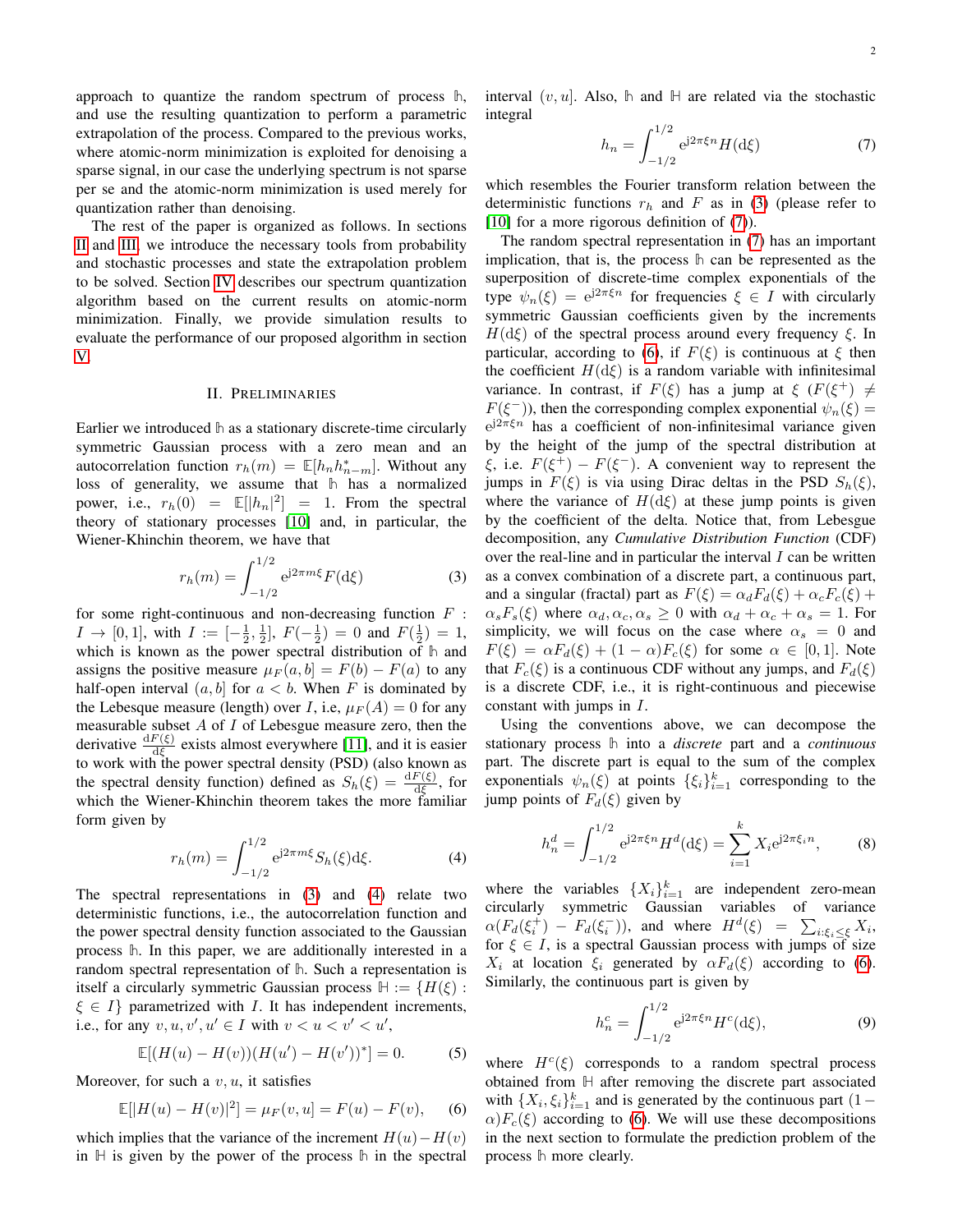#### III. STATEMENT OF THE PROBLEM

<span id="page-2-0"></span>We begin this section with an example. Let **h** be a stationary process with a purely discrete spectral distribution function  $F(\xi)$ , that is,  $F(\xi) = F_d(\xi)$ . From the observations we made in section [II,](#page-1-0) we can write  $h_n = \sum_{i=1}^{k} X_i e^{j2\pi n \xi_i}$ , where  ${X_i}_{i=1}^k$  are independent zero-mean circularly symmetric Gaussian random variables with variances  $\{\sigma_i^2\}_{i=1}^k$ , where  $\{\xi_i\}_{i=1}^k$  denote the jump locations in  $F_d(\xi)$ , and where  $\sigma_i^2 = F_d(\xi_i^+) - F_d(\xi_i^-)$ . Let  $N \in \mathbb{Z}_+$  be the length of the observation window and let us define the vector-valued function  $\mathbf{a}: I \to \mathbb{C}^N$  by  $\mathbf{a}(\xi) = (1, e^{j2\pi\xi}, \dots, e^{j2\pi(N-1)\xi})^{\mathsf{T}}$ . Also, let  $\mathbf{h} = (h_0, \dots, h_{N-1})^\mathsf{T}$  be the N-dim vector consisting of the first N components of **h** as before. We can write  $h = \sum_{i=1}^{k} X_i \mathbf{a}(\xi_i)$ , where it is seen that, for the discrete spectrum  $F_d(\xi)$ , the observation vector h resembles the signal received in a *uniform linear array* with N elements from k Gaussian sources with amplitudes and DoAs  $\{X_i, \xi_i\}_{i=1}^k$ . Thus, provided that  $k \ll N$  and the sources are sufficiently separable in  $\xi$ , the random spectral process can be well estimated from h even in presence of noise. The resulting estimate  $\hat{H}(\xi)$  can be used to obtain an estimate of any other sample of the process **h** as  $\hat{h}_n = \int e^{j2\pi\xi n} \hat{H}(d\xi)$ , especially those samples  $\mathbf{g} = (h_N, \dots, h_{2N-1})^{\mathsf{T}}$  belonging to our desired prediction window  $\Omega = \{N, N+1, \ldots, 2N-1\}.$ Thus, it seems that under some regularity conditions on  $F_d(\xi)$ , the prediction over  $\Omega$  is feasible to do.

Now assume that  $F(\xi) = F_c(\xi)$  consists of only a continuous part. For simplicity of illustration, let us take  $F_c(\xi) = \xi + \frac{1}{2}$ . We can check that  $F_c$  induces a uniform measure over I. In particular, for such a uniform measure

$$
r_h(m) = \begin{cases} 1 & m = 0, \\ 0 & \text{otherwise,} \end{cases}
$$
 (10)

which implies that **h** is a white noise consisting of i.i.d. Gaussian samples. As a result, the samples g inside the window  $\Omega$  can not be estimated from the observed samples. This turns out to be true for continuous distributions  $F_c(\xi)$ other than the uniform one.

In practice,  $F(\xi)$  consists of both continuous and discrete parts. However, in terms of prediction over  $\Omega$ , we can only hope to predict the discrete part  $g^d$  of  $g = g^d + g^c$  over the window  $\Omega$  from the discrete part  $h^d$  of the observation  $h = h<sup>d</sup> + h<sup>c</sup>$ . In fact, we can apply the estimation technique we mentioned for the discrete part  $h^d$  to estimate  $\hat{H}_d(\xi)$ , which we can exploit to predict  $g^d$ . This results in a prediction error comparable to that of the MMSE predictor, especially, for a long-term prediction. However, an obstacle to do this is that we have access only to a mixture of the discrete part  $h<sup>d</sup>$  and the continuous part  $h^c$  through  $h = h^d + h^c$  rather than  $h^d$ itself. In particular we have the following result.

<span id="page-2-5"></span>**Theorem** *1*: Let  $\mathbf{h} = (h_0, \dots, h_{N-1})^T$  be a vector consisting of  $N$  samples of a zero-mean circularly symmetric stationary Gaussian process **h** with the power spectral distribution  $F(\xi) = P_c F_c(\xi) + (1 - P_c) F_d(\xi)$  with  $0 \le P_c \le 1$ . Let  $MMSE(T)$  denote the minimum mean squared error for estimating sample  $h_{N+T}$  of process  $\mathbb{h}$  given the observation vector **h**. Then  $\liminf_{T\to\infty}$  MMSE(*T*)  $\ge P_c$ . П

*Proof:* The proof is provided in Appendix I.

In the next section, we propose an algorithm that applies the atomic-norm minimization to the full observation h to obtain a quantized estimate  $H(\xi)$  of the random spectral process  $H(\xi) = H^d(\xi) + H^c(\xi)$ . The main idea is that under suitable regularity conditions on the discrete part  $F_d(\xi)$ , we can decompose the resulting estimate as  $\hat{H}(\xi) = \hat{H}^d(\xi) + \hat{H}^c(\xi)$ , where  $\hat{H}^d(\xi)$  provides a quite precise estimate of the true process  $H^d(\xi)$ , which we can exploit to predict the discrete part  $\mathbf{g}^d$ . In contrast,  $\hat{H}^c(\xi)$  is only a discrete approximation of  $H^c(\xi)$ . In particular, although  $\hat{H}^c(\xi)$  provides a good approximation of  $h^c$  over the observation window, i.e.,

$$
h_n^c = \int e^{j2\pi\xi n} H^c(d\xi) \approx \int e^{j2\pi\xi n} \hat{H}^c(d\xi), n \in [N], \quad (11)
$$

from our earlier explanation, we expect that the long-term prediction of  $\mathbf{g}^c$  obtained via  $\hat{H}^c(\xi)$  be uncorrelated with g c . Overall, using the proposed algorithm we hope to predict g from observations h with an error that grows by twice the variance of the continuous part  $g<sup>c</sup>$ , thus, twice the best prediction error achieved by the MMSE predictor.

## IV. PROPOSED ALGORITHM

<span id="page-2-1"></span>As motivated in section [III,](#page-2-0) our goal is to quantize the spectrum of the process **h**. To do so, we find among all the complex measures that fit our observation vector h, the one with lowest total-variation norm. More precisely, we consider

<span id="page-2-2"></span>
$$
\mu^* = \underset{\mu}{\arg\min} \quad \|\mu\|_{\text{TV}} \quad \text{subject to} \quad \|\mathcal{F}_N\mu - \mathbf{y}\|_2 \le \epsilon,
$$
\n(12)

where  $\mathcal{F}_N$  is a linear map returning the first N frequency coefficients of the measure  $\mu(d\xi)$ , i.e.,  $[\mathcal{F}_N\mu]_n$  = coefficients of the measure  $\mu(d\xi)$ , i.e.,  $[\mathcal{F}_N \mu]_n =$ <br> $\int_{-1/2}^{1/2} e^{j2\pi n\xi} \mu(d\xi)$ ,  $n \in [N]$ , and  $\epsilon$  is an estimate of the  $\ell_2$ -norm of the additive Gaussian noise vector. Optimization [\(12\)](#page-2-2) returns a discrete measure of the form

<span id="page-2-3"></span>
$$
\mu^* = \sum_{i=1}^l c_i^* \delta_{\xi_i^*},\tag{13}
$$

where  $\delta_{\xi_i}^*$  denotes a delta measure at  $\xi_i^* \in I$ . Intuitively speaking, in the noiseless case, minimizing the total-variation norm returns a consistent measure, i.e., we expect that  $\xi_i^*$ s in [\(13\)](#page-2-3) belong to the support of the PSD. Considering the complex measure  $\mu^*$  in [\(13\)](#page-2-3), we have that  $\mathcal{F}_N \mu^* =$  $\sum_i c_i^* \mathbf{a}(\xi_i^*)$  and total-variation norm of this measure is simply given by  $\sum_i |c_i^*|$ . This implies that [\(12\)](#page-2-2) can be equivalently written as

<span id="page-2-4"></span>
$$
\mathbf{x}^* = \underset{\mathbf{x}}{\arg\min} \quad \|\mathbf{x}\|_{\mathcal{D}} \quad \text{s.t.} \quad \|\mathbf{x} - \mathbf{y}\|_2 \le \epsilon, \tag{14}
$$

where  $\|\mathbf{x}\|_{\mathcal{D}}$  denotes the atomic norm of x over the dictionary  $\mathcal{D} = \left\{ \mathbf{a}(\xi) \in \mathbb{C}^N, \xi \in I \right\}$  defined by

$$
\|\mathbf{x}\|_{\mathcal{D}} = \inf \left\{ \sum_{i} |c_{i}| : \exists \xi_{i} \text{ s.t. } \mathbf{x} = \sum_{i} c_{i} \mathbf{a}(\xi_{i}) \right\} \qquad (15)
$$

and where the optimal solution  $x^*$  of [\(14\)](#page-2-4) is given by  $x^* =$  $\mathcal{F}_N \mu^*$  in terms of the optimal solution  $\mu^*$  of [\(12\)](#page-2-2). From the solution of [\(14\)](#page-2-4) one can determine the frequencies  $\xi_i^*$  and their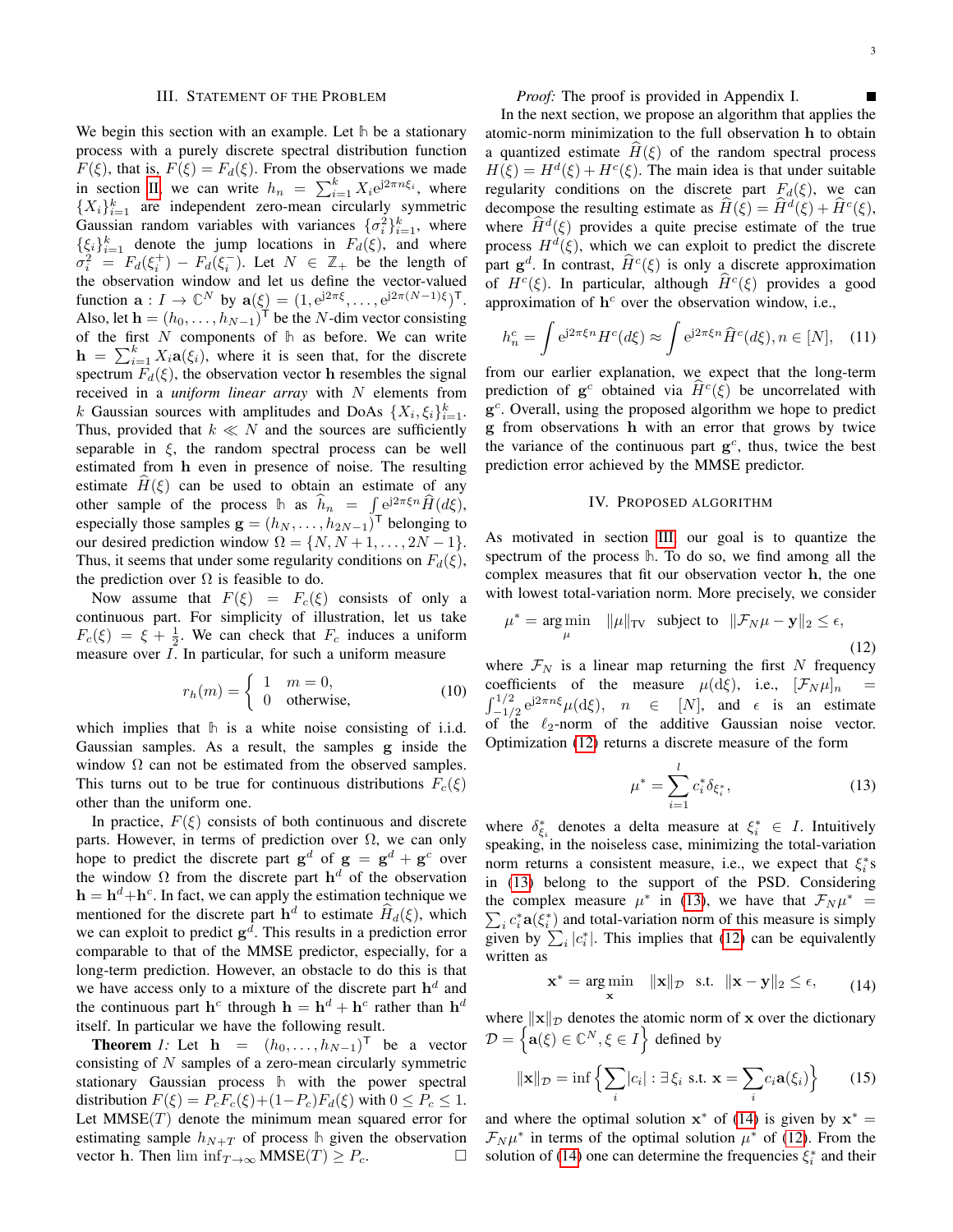<span id="page-3-1"></span>

Fig. 1: Dual polynomial  $Q(\xi)$  as a function of  $\xi$ . The blue curve shows the dual polynomial  $Q(\xi)$  and the red spikes show the quantization points  $\{\xi_i\}_{i=1}^l$ .

corresponding coefficients  $c_i^*$ , which immediately specifies the measure  $\mu^*$ , showing that [\(14\)](#page-2-4) and [\(12\)](#page-2-2) are equivalent.

In particular, solving [\(14\)](#page-2-4) serves two purposes: first, it reduces the effect of white additive noise and second, it forces the estimated vector to have a sparse representation in  $D$ , which implies a sparse quantization of the PSD. Fortunately, compared to [\(12\)](#page-2-2) which requires an infinite-dimensional optimization over the space of complex measures, [\(14\)](#page-2-4) has an equivalent SDP form as

$$
\{\mathbf{x}^*, \mathbf{u}^*, \lambda^*\} = \underset{\mathbf{x}, \mathbf{u}, \lambda}{\arg \min} \quad \frac{1}{2N} \text{trace}(\text{Toep}(\mathbf{u})) + \frac{1}{2}\lambda
$$
  
s.t. 
$$
\begin{bmatrix} \text{Toep}(\mathbf{u}) & \mathbf{x} \\ \mathbf{x}^H & \lambda \end{bmatrix} \succeq 0, \quad \|\mathbf{x} - \mathbf{y}\|_2 \le \epsilon,
$$
(16)

where  $Toep(u)$  denotes a Toeplitz hermitian matrix with u as its first column. Once this optimization problem is solved, one can specify the active atoms in  $D$ , or equivalently the discrete measure  $\mu^*$ , by solving the dual problem to [\(14\)](#page-2-4), which can also be represented as the following SDP [\[8\]](#page-5-9):

$$
\{\mathbf{q}^*, \mathbf{H}^*\} = \underset{\mathbf{q}, \mathbf{H}}{\arg \max} \quad \text{Re}(\mathbf{q}^{\mathsf{H}} \mathbf{x}^*)
$$
  
s.t. 
$$
\begin{bmatrix} \mathbf{H} & -\mathbf{q} \\ -\mathbf{q}^{\mathsf{H}} & 1 \end{bmatrix} \succeq 0, \quad \mathbf{H} = \mathbf{H}^{\mathsf{H}} \tag{17}
$$

$$
\sum_{k=1}^{N-j} H_{k,k+j} = \begin{cases} 1, j = 0, \\ 0, j = 1, 2, \dots, N - 1, \end{cases}
$$

Using the optimal solution  $q^*$  of the dual problem, we can construct the dual polynomial  $Q(\xi) = \langle \mathbf{q}^*, \mathbf{a}(\xi) \rangle = \sum_{n=0}^{N-1} q_n^* e^{-j2\pi n \xi}$  which satisfies the following [\[8\]](#page-5-9)

$$
Q(\xi_i^*) = \text{sign}(c_i^*), \quad i = 1, 2, \dots, l
$$
  

$$
|Q(\xi)| < 1, \qquad \xi \neq \xi_i^* \quad \forall i
$$
 (18)

where  $\{c_i^*\}_{i=1}^l$  are the coefficients of the optimal complex measure  $\mu^*$  in [\(13\)](#page-2-3) and where  $sign(c_i^*) = \frac{c_i^*}{|c_i^*|}$ . Therefore, the support  $\{\xi_i^*\}_{i=1}^l$  of  $\mu^*$  can be obtained from solving the equation  $|Q(\xi)| = 1$ . If there is no noise and  $h^c = 0$ , solving  $|Q(\xi)| = 1$  results in accurate spectrum localization provided

<span id="page-3-2"></span>

Fig. 2: The PSD function used for simulation.

that  $k \leq \frac{N}{2}$  and  $\xi_i^*$ s are separated enough such that

$$
\Delta_{\xi} = \min_{i \neq j} |\xi_i^* - \xi_j^*| \ge \frac{1}{\lfloor (N-1)/4 \rfloor}.
$$
 (19)

However, this optimization applied to a mixture of discrete and continuous components, generates additional spectral elements to compensate for the the continuous component as well as noise. Fig. [1](#page-3-1) illustrates this fact more clearly. In this figure, we have plotted the corresponding dual polynomial in an experiment, where we observed a process consisting of a mixture of discrete and continuous components with  $N = 64$ and a PSD function which consists of a discrete part located at  $\xi = -0.4$  and  $\xi = -0.2$  and a continuous part uniformly distributed over [0.2, 0.3]. Fig. [1](#page-3-1) illustrates how  $\{\xi_i^*\}_{i=1}^l$  are identified via the dual polynomial, hence resulting in spectrum quantization. To obtain the coefficients corresponding to the set  $\{\xi_i^*\}_{i=1}^l$ , we form the matrix of active atoms as

$$
\mathbf{A} = \left[ \mathbf{a}(\xi_1^*), \mathbf{a}(\xi_2^*), \dots, \mathbf{a}(\xi_l^*) \right]. \tag{20}
$$

Knowing the active elements, the atomic-norm minimization in [\(14\)](#page-2-4) can be written as an  $\ell_1$ -norm minimization

$$
\mathbf{c}^* = \underset{\mathbf{c} \in \mathbb{C}^l}{\arg \min} \quad \|\mathbf{c}\|_1 \quad \text{s.t.} \quad \|\mathbf{A}\mathbf{c} - \mathbf{y}\|_2 \le \epsilon, \tag{21}
$$

where  $||c||_1 := \sum_{i=1}^l |c_i|$ . This optimization yields the corresponding coefficients  $\mathbf{c}^* = (c_1^*, \dots, c_l^*)^\mathsf{T}$ . Finally, we use the estimated parameters  $\{c_i^*\}_{i=1}^l$  and  $\{\xi_i^*\}_{i=1}^l$  to estimate g as

$$
[\hat{\mathbf{g}}]_n = \sum_{i=1}^l c_i^* e^{j2\pi(N+n)\xi_i^*}.
$$
 (22)

In the next section, we will show that the proposed method has a good performance in different scenarios.

## V. SIMULATION RESULTS

<span id="page-3-0"></span>In this section, we provide simulation results to compare the performance of our proposed extrapolation method to that of the MMSE extrapolator. We focus on cases in which the process consists of a discrete and a continuous part. For simulations, we consider a noisy observation vector y of size  $N = 64$  with SNR = 20 dB. Using this observation, we predict vector g consisting of the next  $N = 64$  samples of the process.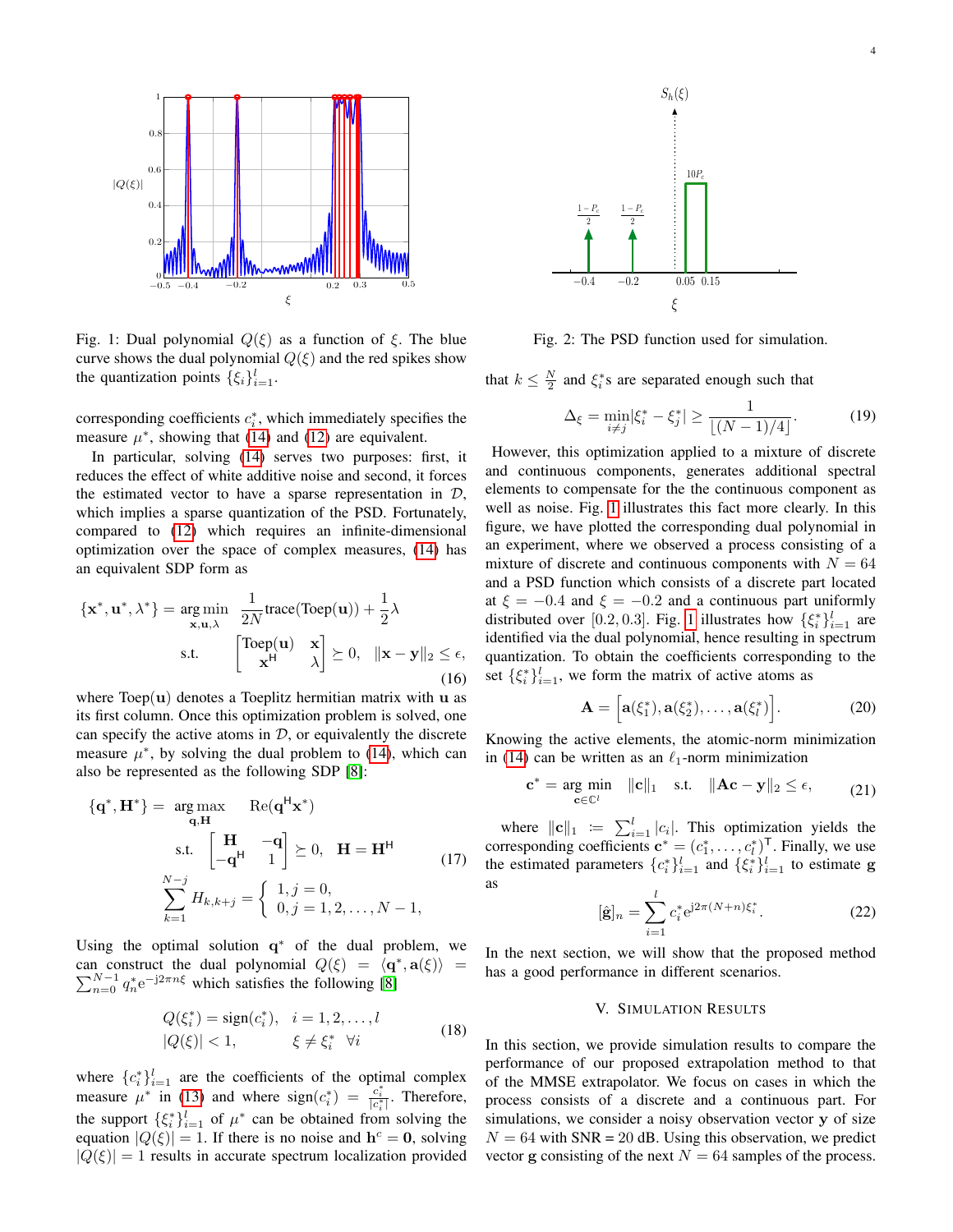<span id="page-4-0"></span>

Fig. 3: Normalized prediction error for MMSE predictor and our proposed estimator v.s. power of the continuous PSD  $P_c$ .

Our performance metric in these simulations is the normalized mean squared error defined as  $E = \frac{1}{N} \mathbb{E} \{ ||\hat{\mathbf{g}} - \mathbf{g}||^2 \}.$ 

# *A. Effect of the continuous component*

As before, we assume that  $\int F(\mathrm{d}\xi) = 1$  and denote the fraction of power in the continuous part by  $P_c \in [0, 1]$ . The PSD function is chosen to have a discrete part located at  $\xi = -0.4$  and  $\xi = -0.2$  and a continuous part uniformly distributed over [0.05, 0.15], as plotted in Fig. [2.](#page-3-2) We increase  $P_c$  from 0 to 0.5 and for each  $P_c$  we generate y, estimate g via both the MMSE estimator and our proposed estimator, and calculate the normalized estimation error E. We find an estimate of  $E$  by averaging it over 1000 independent realizations of the process. Fig. [3](#page-4-0) illustrates  $E$  as a function of  $P_c$ . It is seen that, the MMSE estimator has an error which is converging to  $P_c$ . The error of our proposed estimator is approximately twice the MMSE and, in fact, is quite low when  $P_c$  is small.

# *B. Effect of increasing the number of jumps in*  $F_d(\xi)$

To see how the number of jumps in the spectral distribution affects the performance of our estimator, we consider a PSD with a continuous part as before, i.e., uniformly distributed over [0.05, 0.15] and with a fixed power  $P_c = 0.3$ . We add to this PSD k Dirac deltas with equal amplitudes  $\frac{1-P_c}{k} = \frac{0.7}{k}$  and random frequencies  $\{\xi_i\}_{i=1}^k \subset [0,1]$  with minimum separation larger than  $\frac{1}{N}$ . We perform the experiment for  $k = 1, \ldots, 5$ , and for each  $k$  we repeat it for 1000 trials. Fig. [4](#page-4-1) illustrates the result of this experiment. As the number of discrete elements grows, the error of the proposed method increases with a slight slope. This is because the power is distributed over a greater number of spikes and the noise effect appears relatively stronger. However, the error is still less than twice the MMSE.

## VI. CONCLUSION

Using the framework of total-variation norm and atomic-norm minimization, we proposed a method to quantize the random spectrum of a stationary stochastic process. This quantization is then exploited to predict the process. We investigated the empirical performance of our proposed algorithm via numerical simulations. We illustrated that the prediction error

<span id="page-4-1"></span>

Fig. 4: Normalized prediction error for MMSE predictor and our proposed estimator v.s. number of discrete PSD components  $k$ .

is relatively low, and is roughly proportional to the MMSE up to a factor of 2 when there exists a continuous component in the PSD with non-negligible power.

#### VII. APPENDICES

## *A. Proof of Theorem [1](#page-2-5)*

The process h can be decomposed into independent discrete and continuous components,  $h^d$  and  $h^c$  with corresponding power spectral densities  $(1 - P_c)F_d(\xi)$  and  $P_cF_c(\xi)$ , respectively. Suppose there exists a genie-aided estimator which has access to the observation vectors  $h_c$ and  $h_d$  separately, as opposed to the conventional MMSE considered so far, which has access only to their sum, that is  $h = h_c + h_d$ . We denote by MMSE(T) the minimum mean squared estimation error for sample  $h_{N+T}$ . We mention the mean squared error of the genie-aided estimator by  $MMSE<sub>genic</sub>(T)$ . According to data processing inequality

<span id="page-4-3"></span>
$$
MMSE_{\text{genic}}(T) \leq MMSE(T) \tag{23}
$$

for all  $T \geq 0$ . Furthermore, the genie-aided estimator can be written as

$$
\hat{h}_{N+T} = \hat{h}_{N+T}^c + \hat{h}_{N+T}^d \tag{24}
$$

and since the continuous and discrete parts are independent, MMSE of the continuous part is only dependent on the continuous part and similarly MMSE of the discrete part is only dependent on the discrete part. As a result, the genie-aided estimator has the error

$$
\begin{aligned} \text{MMSE}_{\text{genic}}(T) &= \mathbb{E}[|h_{N+T} - \hat{h}_{N+T}|^2] \\ &= \mathbb{E}[|h_{N+T}^c - \hat{h}_{N+T}^c|^2] + \mathbb{E}[|h_{N+T}^d - \hat{h}_{N+T}^d|^2] \\ & \tag{25} \end{aligned}
$$

In addition, it can be easily shown that

<span id="page-4-2"></span>
$$
\mathbb{E}[|h_{N+T}^c - \hat{h}_{N+T}^c|^2] = \mathbb{E}[|h_{N+T}^c|^2] - \mathbb{E}[|\hat{h}_{N+T}^c|^2] \n= P_c - \mathbb{E}[|\hat{h}_{N+T}^c|^2]
$$
\n(26)

where

$$
\mathbb{E}[\left|\hat{h}_{N+T}^{c}\right|^{2}] = \sum_{h_{N+T}^{c}} \mathbf{h}_{\mathbf{c}} \sum_{\mathbf{h}_{\mathbf{c}} \mathbf{h}_{\mathbf{c}}} \sum_{h_{N+T}^{c}}^{\mathsf{H}} \mathbf{h}_{\mathbf{c}} \tag{27}
$$